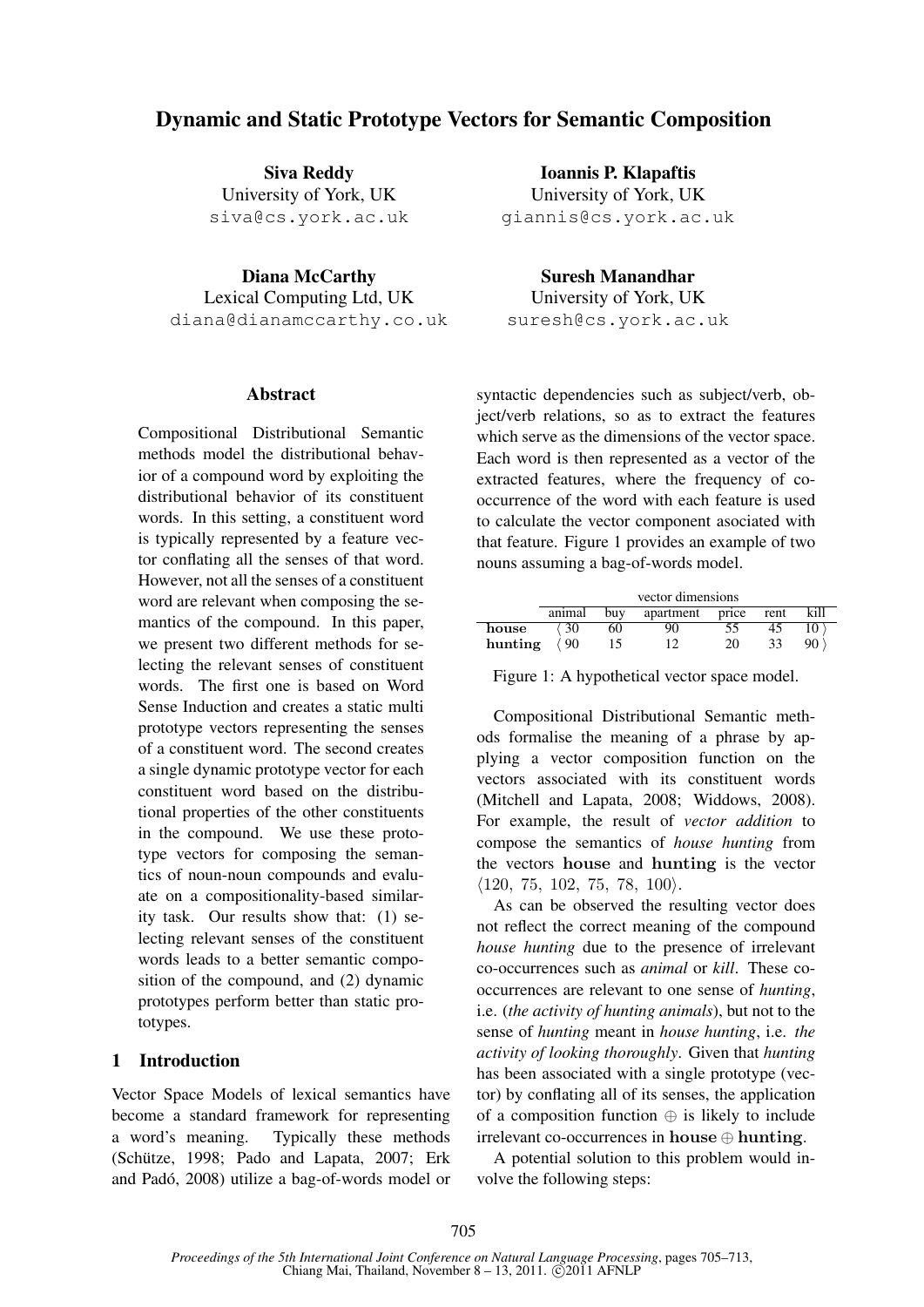- 1. build separate prototype vectors for each of the senses of *house* and *hunting*
- 2. select the relevant prototype vectors of *house* and *hunting* and then perform the semantic composition.

In this paper we present two methods (section 3) for carrying out the above steps on noun-noun compounds. The first one (section 3.1) applies Word Sense Induction (WSI) to identity different senses (also called static multi prototypes) of the constituent words of a compound noun and then applies composition by choosing the relevant senses. The second method (section 3.2) does not identify a fixed set of senses. Instead, it represents each constituent by a prototype vector which is built dynamically (also called as a dynamic prototype) by activating only those contexts considered to be relevant to the constituent in the presence of the other constituent, and then performs the composition on the dynamic prototypes. For performing composition, we use vector composition functions.

Our evaluation (section 5) on a task for rating similarity between noun-noun compound pairs shows: (1) sense disambiguation of constituents improves semantic composition and (2) dynamic prototypes are better than static multi prototypes for semantic composition.

## 2 Related work

Any distributional model that aims to describe language adequately needs to address the issue of compositionality. Many distributional composition functions have been proposed in order to estimate the semantics of compound words from the semantics of the constituent words. Mitchell and Lapata (2008) discussed and evaluated various composition functions for phrases consisting of two words. Among these, the simple additive (ADD) and simple multiplicative (MULT) functions are easy to implement and competitive with respect to existing sophisticated methods (Widdows, 2008; Vecchi et al., 2011).

Let us assume a target compound noun  $N$  that consists of two nouns n and  $n'$ . Bold letters represent their corresponding distributional vectors obtained from corpora.  $\oplus$ (N) denotes the vector of N obtained by applying the composition function  $\oplus$  on n and n'. Real number  $v_i$  denote the  $i^{th}$  cooccurrence in v. The functions ADD and MULT

following Mitchell and Lapata (2008) are defined as follows:

$$
\begin{aligned}\n\text{ADD:} \quad & \oplus (\mathbf{N}) = \alpha \, \mathbf{n} + \beta \, \mathbf{n}' \\
\text{i.e.} \oplus (\mathbf{N})_i &= \alpha \, \mathbf{n}_i + \beta \, \mathbf{n}'_i \\
\text{MULT:} \quad & \oplus (\mathbf{N}) = \mathbf{n}\mathbf{n}' \\
\text{i.e.} \oplus (\mathbf{N})_i &= \mathbf{n}_i \cdot \mathbf{n}'_i\n\end{aligned} \tag{1}
$$

where  $\alpha$  and  $\beta$  are real numbers.

Relevant to our work is the work of Erk and Padó (2008) who utilize a structured vector space model. The prototype vector of a constituent word is initially built, and later refined by removing irrelevant co-occurrences with the help of the selectional preferences of other constituents. The refined vectors are then used for the semantic composition of the compound noun. The results are encouraging showing that polysemy is a problem in vector space models. Our approach differs to theirs in the way we represent meaning - we experiment with static multi prototypes and dynamic prototypes. Our vector space model is based on simple bag-of-words which does not require selectional preferences for sense disambiguation and can be applied to resource-poor languages.

There are several other researchers who tried to address polysemy for improving the performance of different tasks but not particularly to the task of semantic composition. Some of them are Navigli and Crisafulli (2010) for web search results clustering, Klapaftis and Manandhar (2010b) for taxonomy learning, Reisinger and Mooney (2010) for word similarity and Korkontzelos and Manandhar (2009) for compositionality detection. In all cases, the reported results demonstrate that handling polysemy lead to improved performance of the corresponding tasks. This motivates our research for handling polysemy for the task of semantic composition using two different methods described in the next section.

## 3 Sense Prototype Vectors for Semantic Composition

In this section we describe two approaches for building sense specific prototype vectors of constituent words in a noun-noun compound. The first approach performs WSI to build static multi prototype vectors. The other builds a single dynamic prototype vector for each constituent by activating only the relevant exemplars of the constituent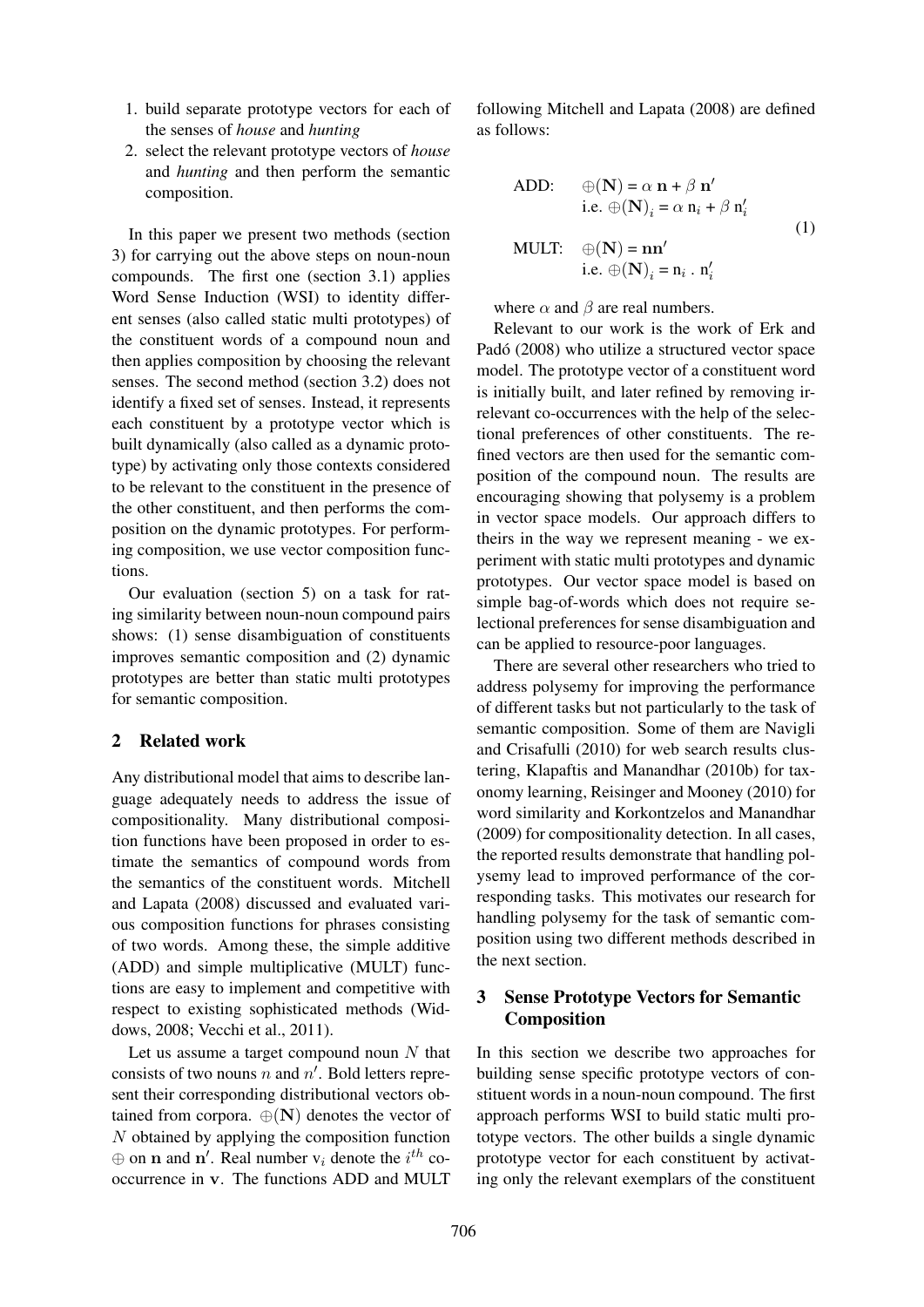with respect to the other constituent. An exemplar is defined as a corpus instance of a target word.

These sense specific prototype vectors are then used for semantic composition. Let N be the compound noun with constituents n and  $n'$ . Our aim is to select the relevant senses of n and  $n'$ .

## 3.1 Static Multi Prototypes Based Sense Selection

In the first stage (section 3.1.1), a WSI method is applied to both n and  $n'$ . The outcome of this stage is a set of clusters (senses). Each of these clusters is associated with a prototype vector taking the centroid of the cluster. Following Reisinger and Mooney (2010) we use the terminology *multi prototype vectors* in the meaning of *sense clusters.* Let  $S(n)$  (resp.  $S(n')$ ) be the set of prototypes of *n*, where each  $s_i^n \in S(n)$  denotes the  $i<sup>th</sup>$  sense of the noun n. Since these prototypes of constituents are static and do not change when the compound changes we refer to them as *static multi prototypes*.

In the next stage (section 3.1.2), we calculate all the pairwise similarities between the clusters of  $n$ and  $n'$ , so as to select a pair of clusters with the highest similarity. The selected clusters are then combined using a composition function, to produce a single vector representing the semantics of the target compound noun N.

## 3.1.1 Graph-based WSI

Word Sense Induction is the task of identifying the senses of a target word in a given text. We apply a graph-based sense induction method, which creates a graph of target word instances and then clusters that graph to induce the senses. We follow the work of Klapaftis and Manandhar (2010a) for creating the graph and apply *Chinese Whispers* (CW) (Biemann, 2006), a linear graph clustering method that automatically identifies the number of clusters.

Figure 2 provides a running example of the different stages of the WSI method. In the example, the target word *mouse* appears with the *electronic device* sense in the contexts *A*, *C*, and with the *animal* sense in the contexts *B* and *D*.

Corpus preprocessing: Let  $bc$  denote the base corpus consisting of the contexts containing the target word tw. In our work, a context is defined by a set of words in a window of size 100 around the target.



Figure 2: Running example of WSI

The aim of this stage is to capture words contextually related to  $tw$ . In the first step, the target word is removed from bc and part-of-speech tagging is applied to each context. Only nouns and verbs are kept and lemmatised. In the next step, the distribution of each word in the base corpus is compared to the distribution of the same noun in a reference corpus using the log-likelihood ratio  $(G<sup>2</sup>)$  (Dunning, 1993). Words that have a  $G<sup>2</sup>$ below a pre-specified threshold (parameter  $p_1$ ) are removed from each context of the base corpus. The result of this stage is shown in the upper left part of Figure 2.

**Graph creation & clustering:** Each context  $c_i \in$ bc is represented as a vertex in a graph  $G$ . Edges between the vertices of the graph are drawn based on their similarity, defined in Equation 2, where  $sm_{cl}(c_i, c_j)$  is the *collocational weight* of contexts  $c_i$ ,  $c_j$  and  $sm_{wd}(c_i, c_j)$  is their bag-of-words weight. If the edge weight  $W(c_i, c_j)$  is above a prespecified threshold (parameter  $p_3$ ), then an edge is drawn between the corresponding vertices in the graph.

$$
W(c_i, c_j) = \frac{1}{2}(sm_{cl}(c_i, c_j) + sm_{wd}(c_i, c_j))
$$
 (2)

Collocational weight: The limited polysemy of collocations is exploited to compute the similarity between contexts  $c_i$  and  $c_j$ . In this setting, a collocation is a juxtaposition of two words within the same context. Given a context  $c_i$ , a total of  $\binom{N}{2}$  collocations are generated by combining each word with any other word in the context. Each collocation is weighted using the log-likelihood ratio  $(G<sup>2</sup>)$  (Dunning, 1993) and is filtered out if the  $G<sup>2</sup>$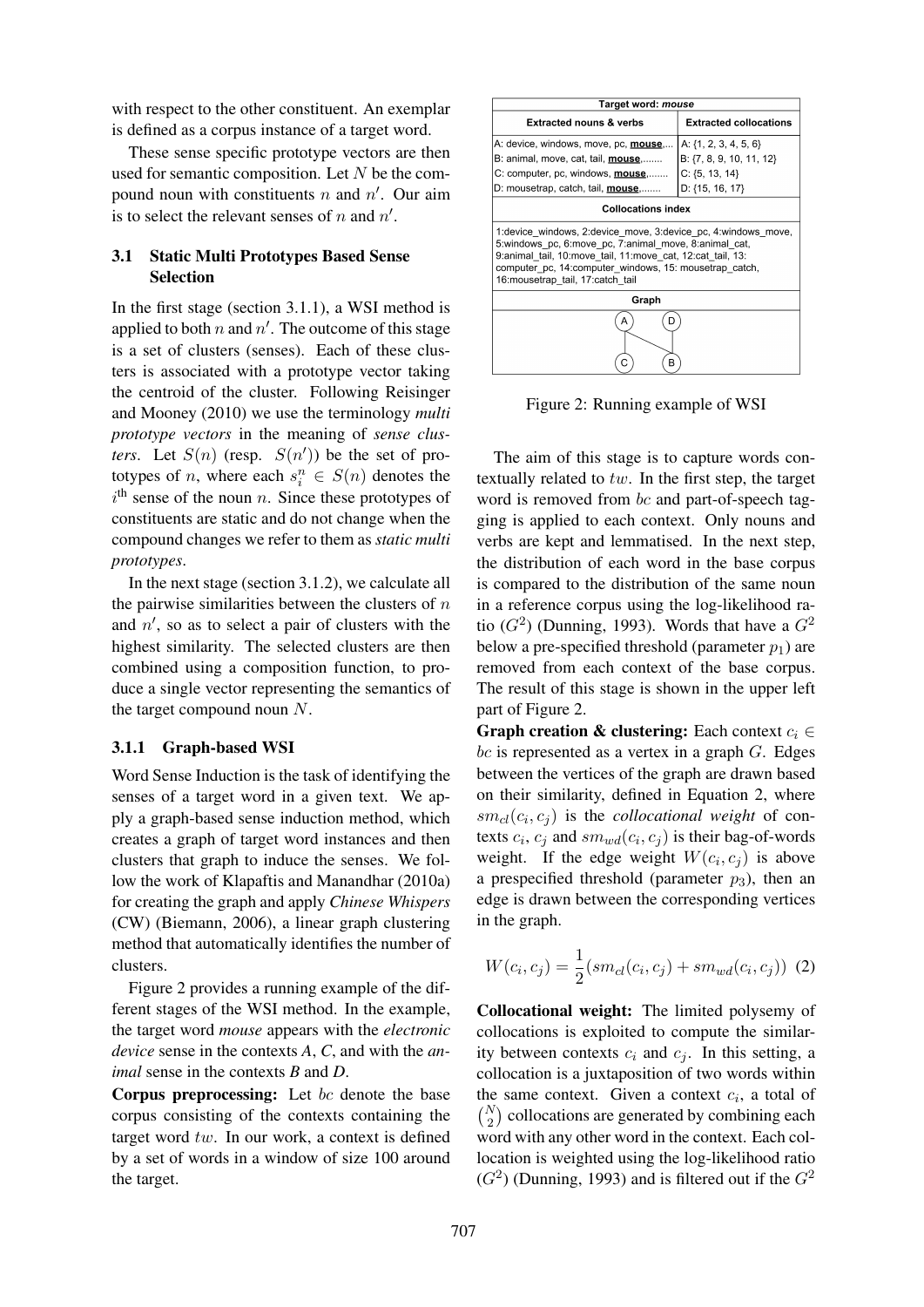is below a prespecified threshold (parameter  $p_2$ ). At the end of this process, each context  $c_i$  of tw is associated with a set of collocations  $(q_i)$  as shown in the upper right part of Figure 2 . Given two contexts  $c_i$  and  $c_j$ , the Jaccard coefficient is used to calculate the similarity between the collocational sets, i.e.  $sm_{cl}(c_i, c_j) = \frac{|g_i \cap g_j|}{|g_i \cup g_j|}$ .

Bag-of-words weight: Estimating context similarity using collocations may provide reliable estimates regarding the existence of an edge in the graph, however, it also suffers from data sparsity. For this reason, a bag-of-words model is also employed. Specifically, each context  $c_i$  is associated with a set of words  $(q_i)$  selected in the corpus preprocessing stage. The upper left part of Figure 2 shows the words associated with each context of our example. Given two contexts  $c_i$  and  $c_i$ , the bag-of-words weight is defined to be the Jaccard coefficient of the corresponding word sets, i.e.  $sm_{wd}(c_i, c_j) = \frac{|g_i \cap g_j|}{|g_i \cup g_j|}$ .

Finally, the collocational weight and bag-ofwords weight are averaged to derive the edge weight between two contexts as defined in Equation 2. The resulting graph of our running example is shown on the bottom of Figure 2. This graph is the input to CW clustering algorithm. Initially, CW assigns all vertices to different classes. Each vertex  $i$  is processed for an  $x$  number of iterations and inherits the strongest class in its local neighborhood  $LN$  in an update step.  $LN$  is defined as the set of vertices which share a direct connection with vertex  $i$ . During the update step for a vertex i: each class  $C_k$  receives a score equal to the sum of the weights of edges  $(i, j)$ , where j has been assigned class  $C_k$ . The maximum score determines the strongest class. In case of multiple strongest classes, one is chosen randomly. Classes are updated immediately, which means that a node can inherit classes from its LN that were introduced in the same iteration.

Experimental setting The parameters of the WSI method were fine-tuned on the nouns of the SemEval-2007 word sense induction task (Agirre and Soroa, 2007) under the second evaluation setting of that task, i.e. supervised (WSD) evaluation. We tried various parameter combinations shown in Table 1. Specifically, we selected the parameter combination  $p_1=15$ ,  $p_2=10$ ,  $p_3=0.05$  that maximized the performance in this evaluation. We use ukWaC (Ferraresi et al., 2008) corpus to retrieve all the instances of the target words.

| Parameter                         | Range            |
|-----------------------------------|------------------|
| $G2$ word threshold $(p1)$        | 15, 25, 35, 45   |
| $G2$ collocation threshold $(p2)$ | 10.15.20         |
| Edge similarity threshold $(p_3)$ | 0.05, 0.09, 0.13 |

Table 1: WSI parameter values.

## 3.1.2 Cluster selection

The application of WSI on the nouns  $n \in N$  and  $n' \in N$  results in two sets of clusters (senses)  $S(n)$  and  $S(n')$ . Cluster  $S(n)$  is a set of contexts of the word  $n$ . Each context is represented as an exemplar e, a vector specific to the context. Only the 10000 most frequent words in the ukWaC (along with their part-of-speech category) are treated as the valid co-occurrences i.e. the dimensionality of the vector space is 10000. For example, the exemplar of *hunting* in the context *"the-x purpose-n of-i autumn-n hunting-n be-v in-i part-n to-x cull-v the-x number-n of-i young-j autumn-n fox-n*" is  $\langle$  purpose-n:1, autumn-n:2, part-n:1, cull-v, number-n:1, young-j:1, fox-n:1  $\rangle$ 

For every cluster  $s_i^n$  in  $S(n)$  we construct a prototype vector  $v^{s_1^n}$  by taking the centroid of all the exemplars in the cluster. Following Mitchell and Lapata (2008), the context words in the prototype vector are set to the ratio of probability of the context word given the target word to the overall probability of the context word<sup>1</sup>.

The next step is to choose the relevant sense of each constituent for a given compound. We assume that the meaning of a compound noun can be approximated by identifying the most similar senses of each of its constituent nouns. Accordingly all the pairwise similarities between the  $v^{s_i^n}$ and  $v^{s_i^{n'}}$  are calculated using cosine similarity and the pair with maximum similarity is chosen for composition.

### 3.2 Dynamic Prototype Based Sense Selection

Kilgarriff (1997) argues that representing a word with a fixed set of senses is not a good way of modelling word senses. Instead word senses should be defined according to a given context. We propose a dynamic way of building word senses for the constituents of a given compound.

We use an exemplar-based approach to build the dynamic sense of a constituent with the help of other constituent. In exemplar-based modelling

<sup>&</sup>lt;sup>1</sup>This is similar to pointwise mutual information without logarithm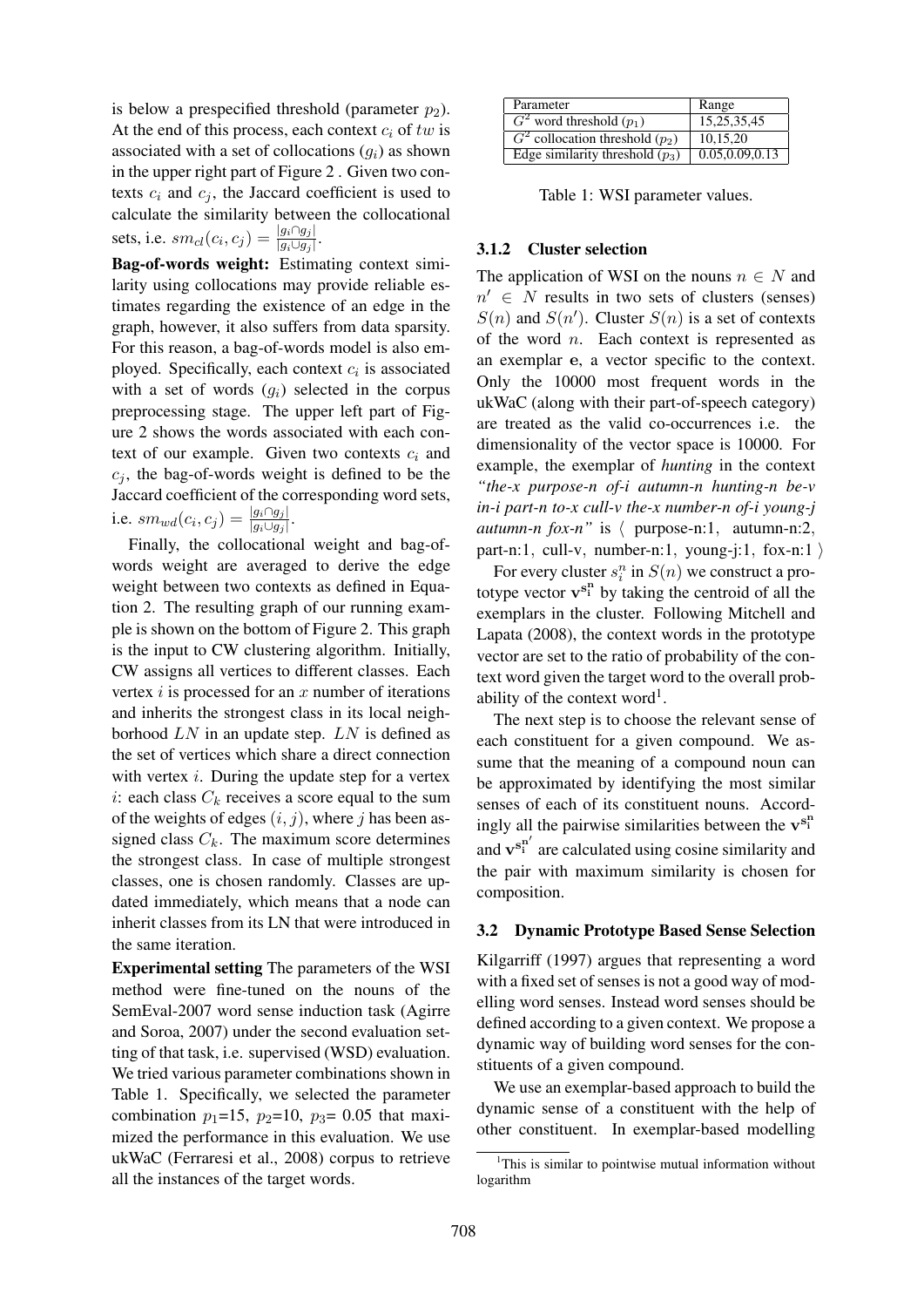| light<br>lights<br>light<br>light<br>light | of your torch to help them hunt. At the<br>will be off, probably for ever. The Merrymen<br>of real and trusted information about the<br>and in a way our all our clients value.<br>industries such as electrical engineering |
|--------------------------------------------|------------------------------------------------------------------------------------------------------------------------------------------------------------------------------------------------------------------------------|
| light                                      | emitted by hydrogen atoms and green light                                                                                                                                                                                    |
|                                            |                                                                                                                                                                                                                              |

Figure 3: Six random sentences of *light* from ukWaC

(Erk and Padó, 2010; Smith and Medin, 1981), each word is represented by all its exemplars without conflating them into a single vector. Depending upon the purpose, only relevant exemplars of the target word are activated. Exemplarbased models are more powerful than just prototype based ones because they retain specific instance information. As described in the previous section, an exemplar is a vector that represents a single instance of a given word in the corpus.

Let  $E_n$  be the set of exemplars of the word n. Given a compound N with constituents n and  $n'$ , we remove irrelevant exemplars in  $E_n$  creating a refined set  $E_n^{n'} \subset E_n$  with the help of the other constituent word  $n'$ . The prototype vector  $\mathbf{n}^{n'}$  of  $n$  is then built from the centroid of the refined exemplar set  $E_n^{n'}$ . The vector  $\mathbf{n}^{\mathbf{n}'}$  represents the relevant prototype vector (sense) of  $n$  in the presence of the other constituent word  $n'$ . Unlike the static prototypes defined in the previous section, the prototype vectors of n and  $n'$  are built dynamically based on the given compound. Therefore, we refer to them as dynamic prototype vectors.

#### 3.2.1 Building Dynamic Prototypes

We demonstrate our method of building dynamic prototypes with an example. Let us take the compound *traffic light*. Let Traffic, Light and TrafficLight denote the prototype vectors of *traffic*, *light* and *traffic light* respectively. Word *light* occurs in many contexts such as quantum theory, optics, lamps and spiritual theory. In ukWaC, light occurs with 316,126 exemplars. Figure 3 displays 6 random sentences of *light* from ukWaC. None of these exemplars are related to the target compound *traffic light*. When a prototype vector of *light* is built from all its exemplars, irrelevant exemplars add noise increasing the semantic differences between *traffic light* and *light* and thereby increasing the semantic differences between TrafficLight and Traffic ⊕ Light. This is not desirable. The cosine similarity sim(Light, TrafficLight) is found to be 0.27.

We aim to remove irrelevant exemplars of *light*

with the help of the other constituent word *traffic* and then build a prototype vector of *light* which is related to the compound *traffic light*. Our intuition and motivation for exemplar removal is that it is beneficiary to choose only the exemplars of *light* which have context words related to *traffic* since the exemplars of *traffic light* will have context words related to both *traffic* and *light*. For example car, road, transport will generally be found within the contexts of all the words *traffic*, *light* and *traffic light*.

We rank each exemplar of *light* with the help of collocations of *traffic*. Collocations of *traffic* are defined as the context words which frequently occur with *traffic*, e.g. car, road etc. The exemplar of *light* representing the sentence "*Cameras capture cars running red lights* . . ." will be ranked higher than the one which does not have context words related to *traffic*. We use Sketch Engine<sup>2</sup> (Kilgarriff et al., 2004) to retrieve the collocations of *traffic* from ukWaC. Sketch Engine computes the collocations using Dice metric (Dice, 1945). We build a collocation vector Traffic<sup>colloc</sup> from the collocations of *traffic*.

We also rank each exemplar of *light* using the distributionally similar words to *traffic* i.e. words which are similar to *traffic* e.g. transport, flow etc. These distributionally similar words helps to reduce the impact of data sparseness and helps prioritize the contexts of *light* which are semantically related to *traffic*. Sketch Engine is again used to retrieve distributionally similar words of *traffic* from ukWaC. Sketch Engine ranks similar words using the method of Rychlý and Kilgarriff (2007). We build the vector Traffic<sup>similar</sup> which consists of the similar words of *traffic*.

Every exemplar **e** from the exemplar set  $E_{\text{light}}$ <sup>3</sup> is finally ranked by

 $sim(\mathbf{e}, \text{Traffic}^{\text{colloc}}) + sim(\mathbf{e}, \text{Traffic}^{\text{similar}})$ 

<sup>2</sup> Sketch Engine http://www.sketchengine.co. uk

 ${}^{3}$ In  $E_{\text{light}}$ , we do not include the sentences which have the compound noun *traffic light* occurring in them.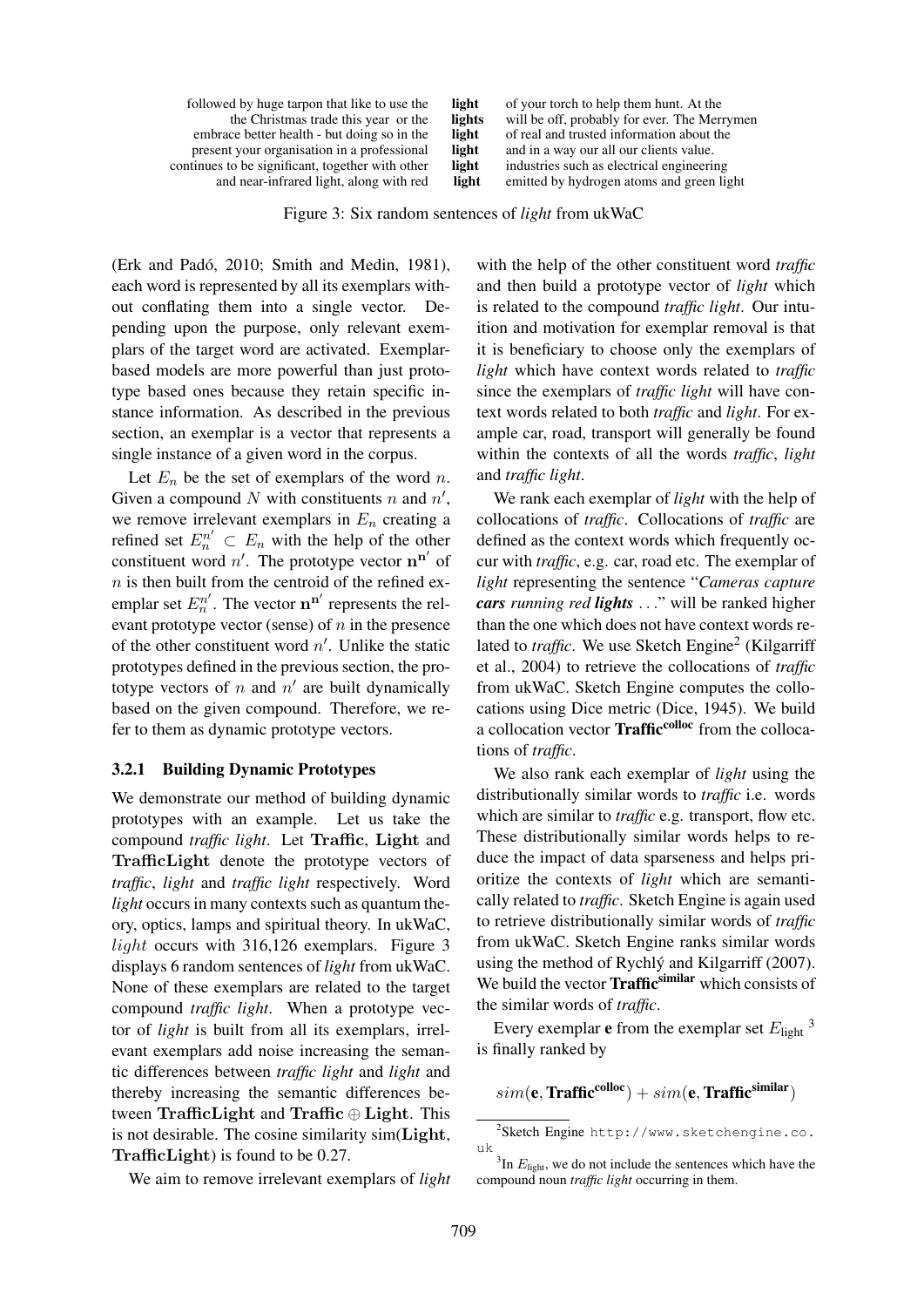We choose the top n% of the ranked exemplars in  $E_{\text{light}}$  to construct a refined exemplar set  $E_{\text{light}}^{\text{traffic}}$ . A prototype vector  $Light^{Traffic}$  is then built by taking the centroid of  $E_{\text{light}}^{\text{traffic}}$ . Light<sup>Traffic</sup> denotes the sense of *light* in the presence of *traffic*. Since sense of *light* is built dynamically based on the given compound (here *traffic light*), we define Light $^{Traffic}$  as the dynamic prototype vector. The similarity sim(Light<sup>Traffic</sup>, TrafficLight) is found to be 0.47 which is higher than the initial similarity 0.27 of Light and TrafficLight. This shows that our new prototype vector of *light* is closer to the meaning of *traffic light*.

Similarly we build the dynamic prototype vector Traffic<sup>Light</sup> of *traffic* with the help of *light*. The dynamic prototypes  $\text{Traffic}^{\text{Light}}$  and Light<sup>Traffic</sup> are used for semantic composition to construct Traffic<sup>Light</sup>  $\oplus$  Light<sup>Traffic</sup>

#### 4 Composition functions

Given a compound, we perform composition using the sense based prototypes selected in the above section. We use the composition functions ADD and MULT described in Equation 1.

For the function ADD, we use equal weights for both constituent words i.e.  $\alpha = \beta = 1$ . For the function MULT there are no parameters.

## 5 Evaluation

Mitchell and Lapata (2010) introduced an evaluation scheme for semantic composition models. We evaluate on their dataset, describe the evaluation scheme, and present the results of various models.

## 5.1 Dataset

Mitchell and Lapata  $(2010)$  prepared a dataset<sup>4</sup> which contains pairs of compound nouns and their similarity judgments. The dataset consists of 108 compound noun pairs with each pair having 7 annotations from different annotators who judge the pair for similarity. A sample of 5 compound pairs is displayed in Table 2.

## 5.2 Evaluation Scheme

For each pair of the compound nouns, the mean value of all its annotations is taken to be the final similarity judgment of the compound.

| Annotator |                  | N,                | rating |
|-----------|------------------|-------------------|--------|
|           | phone call       | committee meeting |        |
| 25        | phone call       | committee meeting |        |
| 11        | football club    | league match      |        |
| 11        | health service   | bus company       |        |
| 14        | company director | assistant manager |        |

Table 2: Evaluation dataset of Mitchell and Lapata (2010)

Let N and  $N'$  be a pair. To evaluate a model, we calculate the cosine similarity between the composed vectors  $\oplus$  (**N**) and  $\oplus$  (**N**') obtained from the composition on sense based prototypes generated by the model. These similarity scores are correlated with human mean scores to judge the performance of the model.

#### 5.3 Models Evaluated

We evaluate all the models w.r.t. the composition functions ADD and MULT.

Static Single Prototypes: This model does not perform any sense disambiguation and is similar to the method described in (Mitchell and Lapata, 2008). The prototype vector of each constituent formed by conflating all its instances is used to compose the vector of the compound.

Static Multi Prototypes: In the method described in section 3.1, word sense induction produces a large number of clusters i.e. static multi prototypes. We tried various parameters like choosing the target prototype of a constituent only from the top 5 or 10 large clusters.

Dynamic Prototypes: In the method described in section 3.2, the dynamic prototype of a constituent is produced from the top n% exemplars of the ranked exemplar set of the constituent. We tried various percent activation  $(n\%)$  values - 2%, 5%, 10%, 20%, 50%, 80%.

Compound Prototype: We directly use the corpus instances of a compound to build the prototype vector of the compound. This method does not involve any composition. Ideally, one expects this model to give the best performance.

Static Multi Prototypes with Guided Selection: This is similar to Static Multi Prototypes model except in the way we choose the relevant prototype for each constituent. In section 3.1.2 we described an unsupervised way of prototype selection from multi prototypes. Unlike there, here we choose the constituent prototype (sense) which has the highest similarity to the prototype vector of the

<sup>&</sup>lt;sup>4</sup>We would like to thank Jeff Mitchell and Mirella Lapata for sharing the dataset.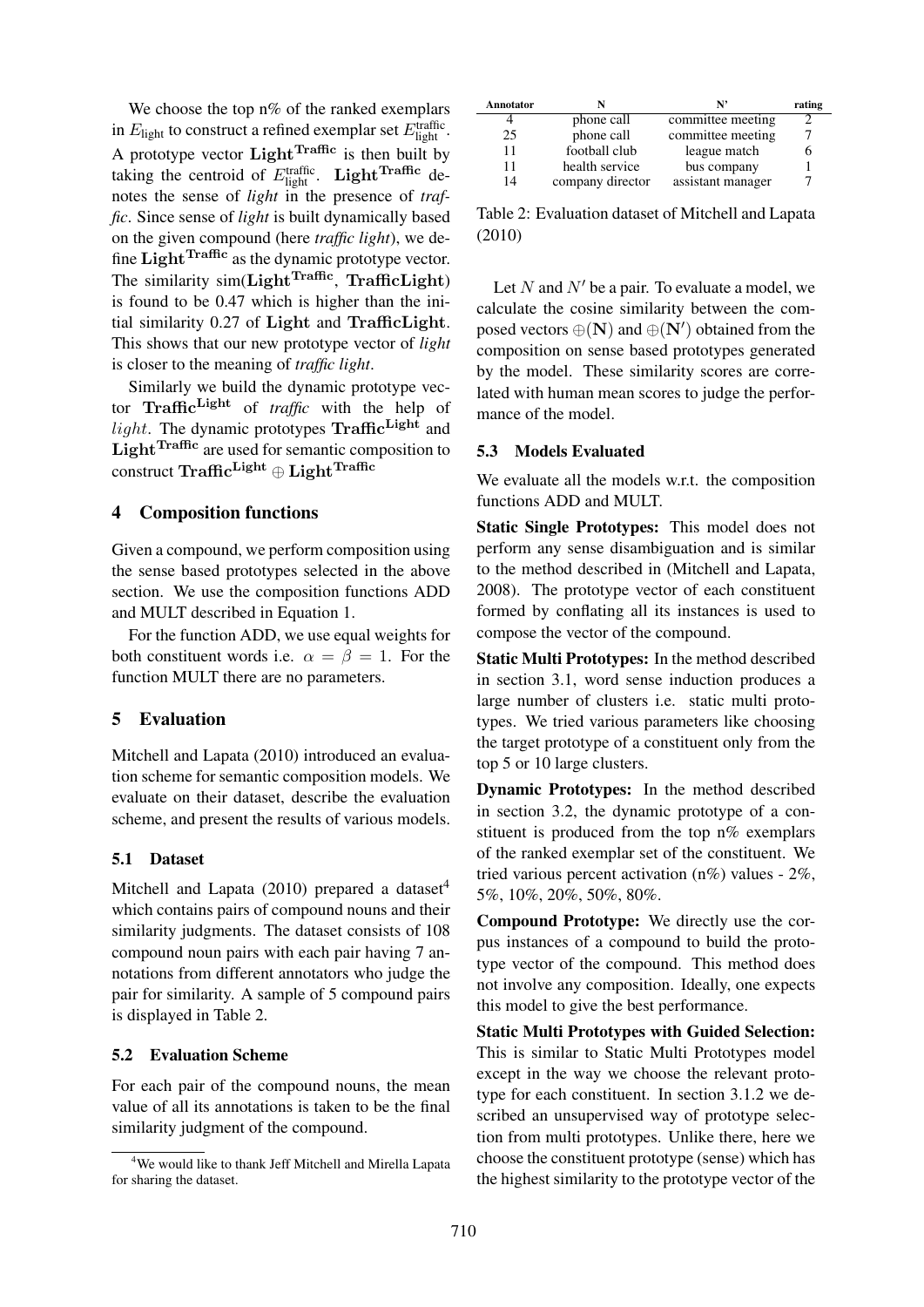| <b>Parameter Description</b>                         | ADD    | MULT   |  |  |  |  |
|------------------------------------------------------|--------|--------|--|--|--|--|
| <b>Static Single Prototypes</b>                      |        |        |  |  |  |  |
|                                                      | 0.5173 | 0.6104 |  |  |  |  |
| <b>Static Multi Prototypes</b>                       |        |        |  |  |  |  |
| Top 5 clusters                                       | 0.1171 | 0.4150 |  |  |  |  |
| Top 10 clusters                                      | 0.0663 | 0.2655 |  |  |  |  |
| <b>Dynamic Prototypes</b>                            |        |        |  |  |  |  |
| Top $2\%$ exemplars                                  | 0.6261 | 0.6552 |  |  |  |  |
| Top 5 $%$ exemplars                                  | 0.6326 | 0.6478 |  |  |  |  |
| Top 10 $%$ exemplars                                 | 0.6402 | 0.6515 |  |  |  |  |
| Top 20 % exemplars                                   | 0.6273 | 0.6359 |  |  |  |  |
| Top 50 $%$ exemplars                                 | 0.5948 | 0.6340 |  |  |  |  |
| Top 80 $%$ exemplars                                 | 0.5612 | 0.6355 |  |  |  |  |
|                                                      |        |        |  |  |  |  |
| <b>Static Multi Prototypes with Guided Selection</b> |        |        |  |  |  |  |
| Top 5 clusters                                       | 0.2290 | 0.4187 |  |  |  |  |
| Top 10 clusters                                      | 0.2710 | 0.4140 |  |  |  |  |
| <b>Compound Prototype</b>                            |        |        |  |  |  |  |
| 0.4152                                               |        |        |  |  |  |  |

Table 3: Spearman Correlations of Model predictions with Human Predictions

compound. This is a guided way of sense selection since we are using the compound prototype vector which is built from the compound's corpus instances. The performance of this model gives us an idea of the upper boundary of multi prototype models for semantic composition.

#### 5.4 Results and Discussion

All the above models are evaluated on the dataset described in section 5.1. Table 3 displays the Spearman correlations of all these models with the human annotations (mean values).

The results of Static Single Prototypes model are consistent with the previous findings of Mitchell and Lapata (2010), in which MULT performed better than ADD.

All the parameter settings of Dynamic Prototypes outperformed Static Single Prototypes. This shows that selecting the relevant sense prototypes of the constituents improve semantic composition. We also observe that the highest correlation is achieved by including just the top 2% exemplars for each constituent. It seems that as the sample of exemplars increases, noise increases as well, and this results in a worse performance.

The comparison between Static Single Prototypes and Static Multi Prototypes shows that the former performs significantly better than the latter. This is not according to our expectation. The possible reason for poor performance could be because of the sense selection process (section 3.1.2) which might have failed to choose the relevant sense of each constituent word.

However, Static Multi Prototypes with Guided Sense Selection still fail to perform better than Static Single Prototypes. Therefore, we can conclude that the lower performance of Static Multi Prototypes cannot be attributed to the sense selection process only. Despite that, the applied graph clustering method results in the generation of a very large number of clusters, some of which refer to the same word usage with subtle differences. Hence, our future work focuses on a selection process that chooses multiple relevant clusters of a constituent word. Additionally, our ongoing work suggests that the use of verbs as features in the graph creation process (section 3.1.1) causes the inclusion of noisy edges and results in worse clustering.

Our evaluation also shows that Dynamic Prototypes provide a better semantic composition than Static Multi Prototypes. The main reason for this result stems from the fact that Dynamic Prototypes explicitly identify the relevant usages of a constituent word with respect to the other constituent and vice versa, without having to deal with a set of issues that affect the performance of Static Multi Prototypes such as the clustering and the sense se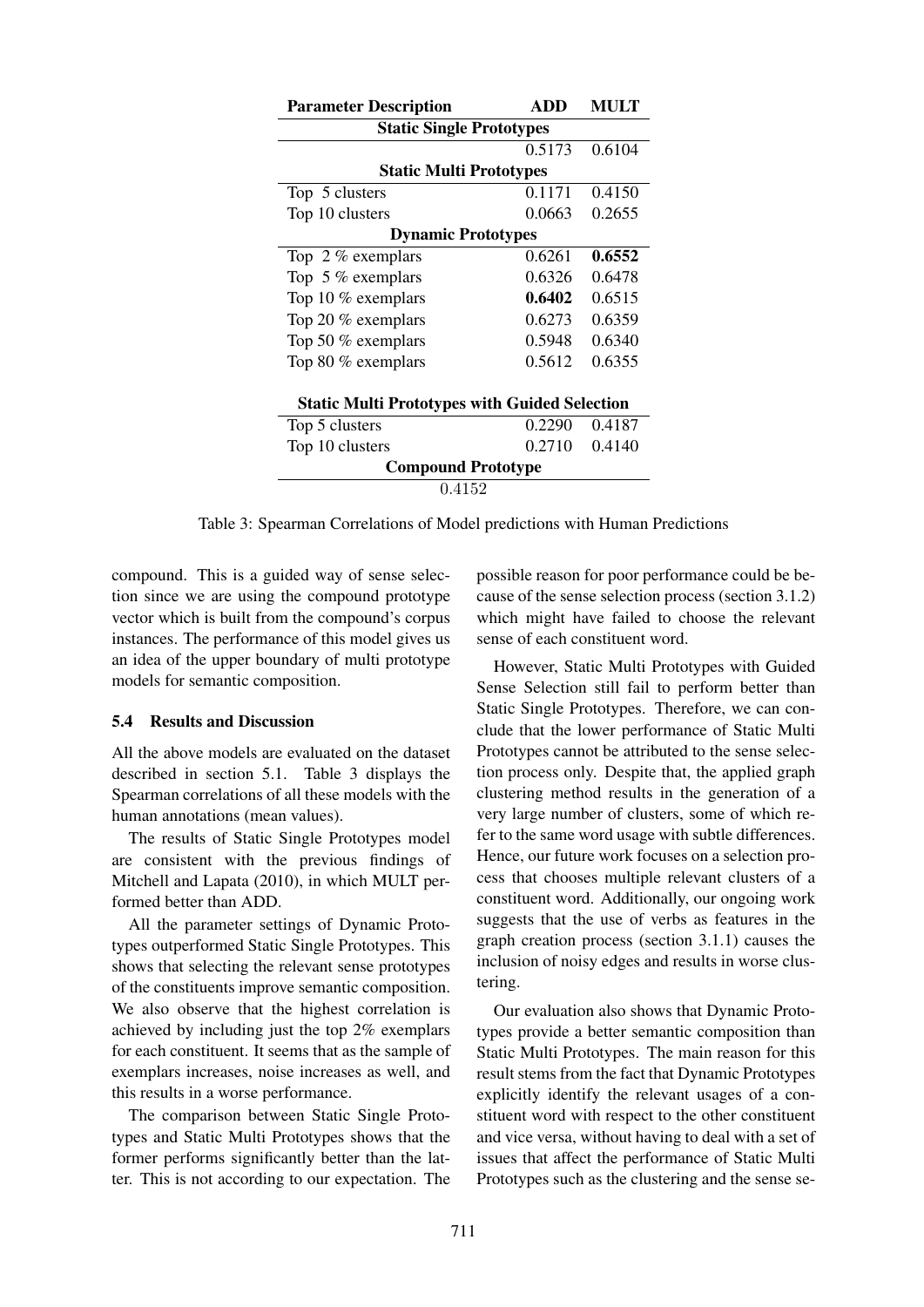lection process.

The performance of Compound Prototype is lower than the compositional models. The reason could be due to the data sparsity. Data sparsity is known to be a major problem for modelling the meaning of compounds. In a way, the results are encouraging for compositional models.

In all these models, the composition function MULT gave a better performance than ADD.

## 6 Conclusions

This paper presented two methods for dealing with polysemy when modeling the semantics of a nounnoun compound. The first one represents senses by creating static multi prototype vectors, while the second represents context-specific sense of a word by generating a dynamic prototype vector. Our experimental results show that: (1) sense disambiguation improves semantic composition, and (2) dynamic prototypes are a better representation of senses than static multi prototypes for the task of semantic composition.

In future, we would like to explore other static multi prototype approaches of Reisinger and Mooney (2010) and Klapaftis and Manandhar (2010a) in comparison with dynamic prototypes. Dynamic prototypes are found to be particularly encouraging since they present a different mechanism for sense representation unlike traditional methods.

## Acknowledgements

The authors are grateful to Lexical Computing Ltd for providing a free installation of Sketch Engine at University of York. The authors would like to thank anonymous reviewers for their excellent feedback. This work is supported by the European Commission via the EU FP7 INDECT project, Grant No.218086, Research area: SEC-2007-1.2-01 Intelligent Urban Environment Observation System.

## References

Eneko Agirre and Aitor Soroa. 2007. Semeval-2007 task 02: Evaluating word sense induction and discrimination systems. In *Proceedings of the Fourth International Workshop on Semantic Evaluations (SemEval-2007)*, pages 7–12, Prague, Czech Republic, June. Association for Computational Linguistics.

- Chris Biemann. 2006. Chinese Whispers An Efficient Graph Clustering Algorithm and its Application to Natural Language Processing Problems. In *Proceedings of TextGraphs*, pages 73–80, New York, USA.
- Lee R. Dice. 1945. Measures of the amount of ecologic association between species. *Ecology*, 26(3):pp. 297–302.
- Ted Dunning. 1993. Accurate Methods for the Statistics of Surprise and Coincidence. *Computational Linguistics*, 19(1):61–74.
- Katrin Erk and Sebastian Padó. 2008. A structured vector space model for word meaning in context. In *Proceedings of the Conference on Empirical Methods in Natural Language Processing*, EMNLP '08, pages 897–906, Stroudsburg, PA, USA. Association for Computational Linguistics.
- Katrin Erk and Sebastian Padó. 2010. Exemplarbased models for word meaning in context. In *Proceedings of the ACL 2010 Conference Short Papers*, ACLShort '10, pages 92–97, Stroudsburg, PA, USA. Association for Computational Linguistics.
- Adriano Ferraresi, Eros Zanchetta, Marco Baroni, and Silvia Bernardini. 2008. Introducing and evaluating ukWaC, a very large web-derived corpus of english. In *Proceedings of the WAC4 Workshop at LREC 2008*, Marrakesh, Morocco.
- Adam Kilgarriff, Pavel Rychly, Pavel Smrz, and David Tugwell. 2004. The sketch engine. In *Proceedings of EURALEX 2004*.
- Adam Kilgarriff. 1997. I don't believe in word senses. In *Computers and the Humanities, 31(2):91-113.*
- Ioannis Klapaftis and Suresh Manandhar. 2010a. Word sense induction & disambiguation using hierarchical random graphs. In *Proceedings of the 2010 Conference on Empirical Methods in Natural Language Processing*, pages 745–755, Cambridge, MA, October. Association for Computational Linguistics.
- Ioannis P. Klapaftis and Suresh Manandhar. 2010b. Taxonomy Learning Using Word Sense Induction. In *Proceedings of NAACL-HLT-2010*, pages 82–90, Los Angeles, California, June. ACL.
- Ioannis Korkontzelos and Suresh Manandhar. 2009. Detecting compositionality in multi-word expressions. In *Proceedings of the ACL-IJCNLP 2009 Conference Short Papers*, ACLShort '09, pages 65– 68, Stroudsburg, PA, USA. Association for Computational Linguistics.
- Jeff Mitchell and Mirella Lapata. 2008. Vector-based models of semantic composition. In *Proceedings of ACL-08: HLT*, pages 236–244, Columbus, Ohio.
- Jeff Mitchell and Mirella Lapata. 2010. Composition in distributional models of semantics. *Cognitive Science*.